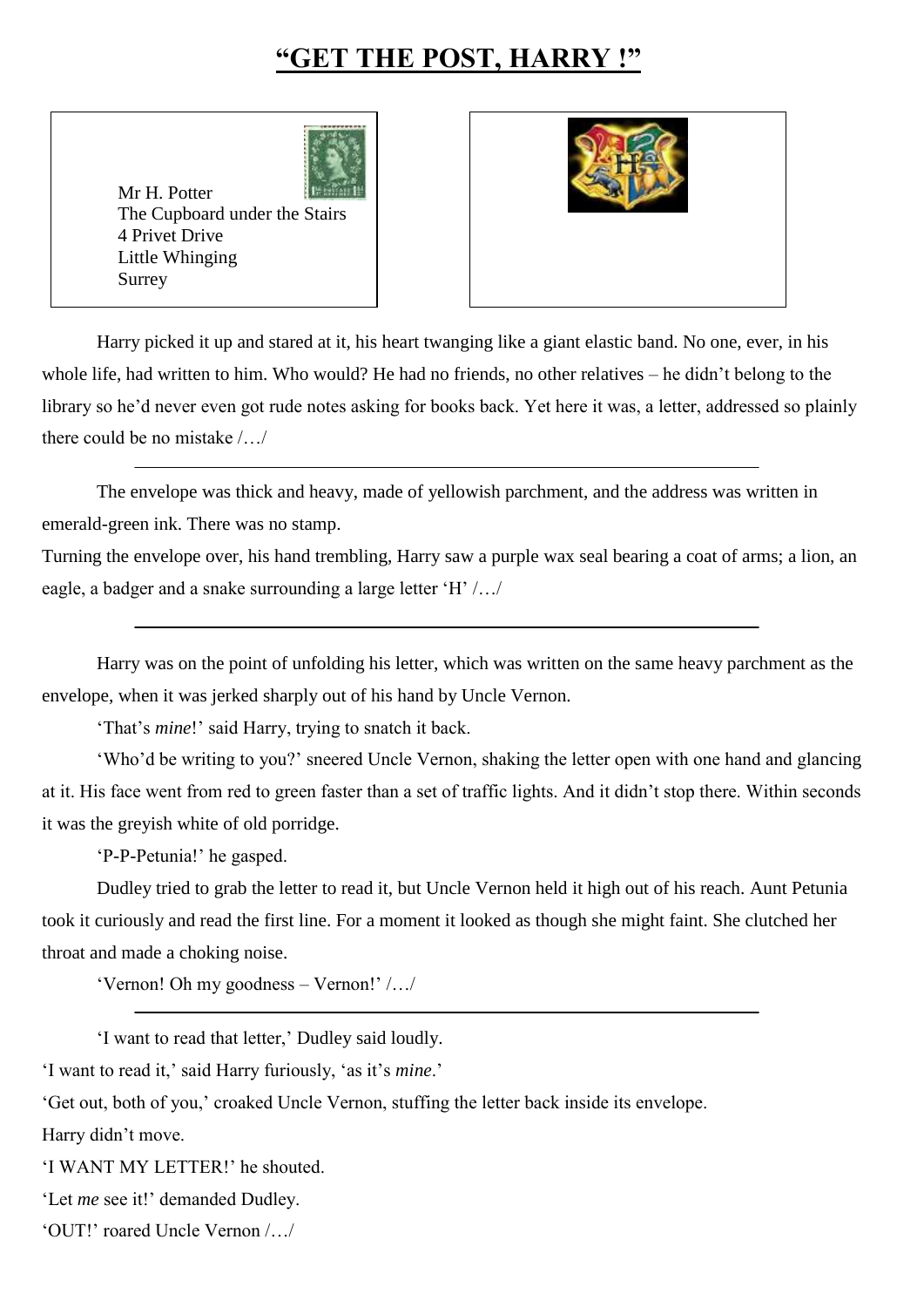Next morning at breakfast ...:

When the post arrived. Uncle Vernon, who seemed to be trying to be nice to Harry, made Dudley go and get it. They heard him banging things with his Smeltings stick all the way down the hall. Then he shouted, 'There's another one! *Mr Potter, The Smallest Bedroom, 4 Privet Drive*-'

With a strangled cry, Uncle Vernon leapt from his seat and ran down the hall  $/$ ...

On the following day … :

Uncle Vernon had been lying at the foot of the front door in a sleeping bag, clearly making sure that Harry didn't do exactly what he'd been trying to do. He shouted at Harry for about half an hour and then told him to go and make a cup of tea. Harry shuffled miserably off into the kitchen, and by the time he got back, the post had arrived, right into Uncle Vernon's lap. Harry could see three letters addressed in green ink. 'I want –' he began, but Uncle Vernon was tearing the letters into pieces before his eyes.

Uncle Vernon didn't go to work that day. He stayed at home and nailed up the letter-box /…/

On Friday, no fewer than twelve letters arrived for Harry. As they couldn't go through the letter-box they had been pushed under the door, slotted through the sides and a few even forced through the small window in the downstairs toilet.

Uncle Vernon stayed at home again. After burning all the letters, he got out a hammer and nails and boarded up the cracks around the front and back doors so no one could go out /…/

On Saturday, things began to get out of hand. Twenty-four letters to Harry found their way into the house, rolled up and hidden inside each of the two dozen eggs that their very confused milkman had handed Aunt Petunia through the living-room window /…/

On Sunday morning, Uncle Vernon sat down at the breakfast table looking tired and rather ill, but happy. 'No post on Sundays,' he reminded them happily as he spread marmalade on his newspapers, 'no damn letters today-'

Something came whizzing down the kitchen chimney as he spoke and caught him sharply on the back of the head. Next moment, thirty or forty letters came pelting out of the fireplace like bullets /…/



/…/ Ten minutes later, they were in the car, speeding towards the motorway. They drove and they drove. They didn't stop to eat or drink all day /…/

Uncle Vernon stopped at last outside a gloomy-looking hotel on the outskirts of a big city.